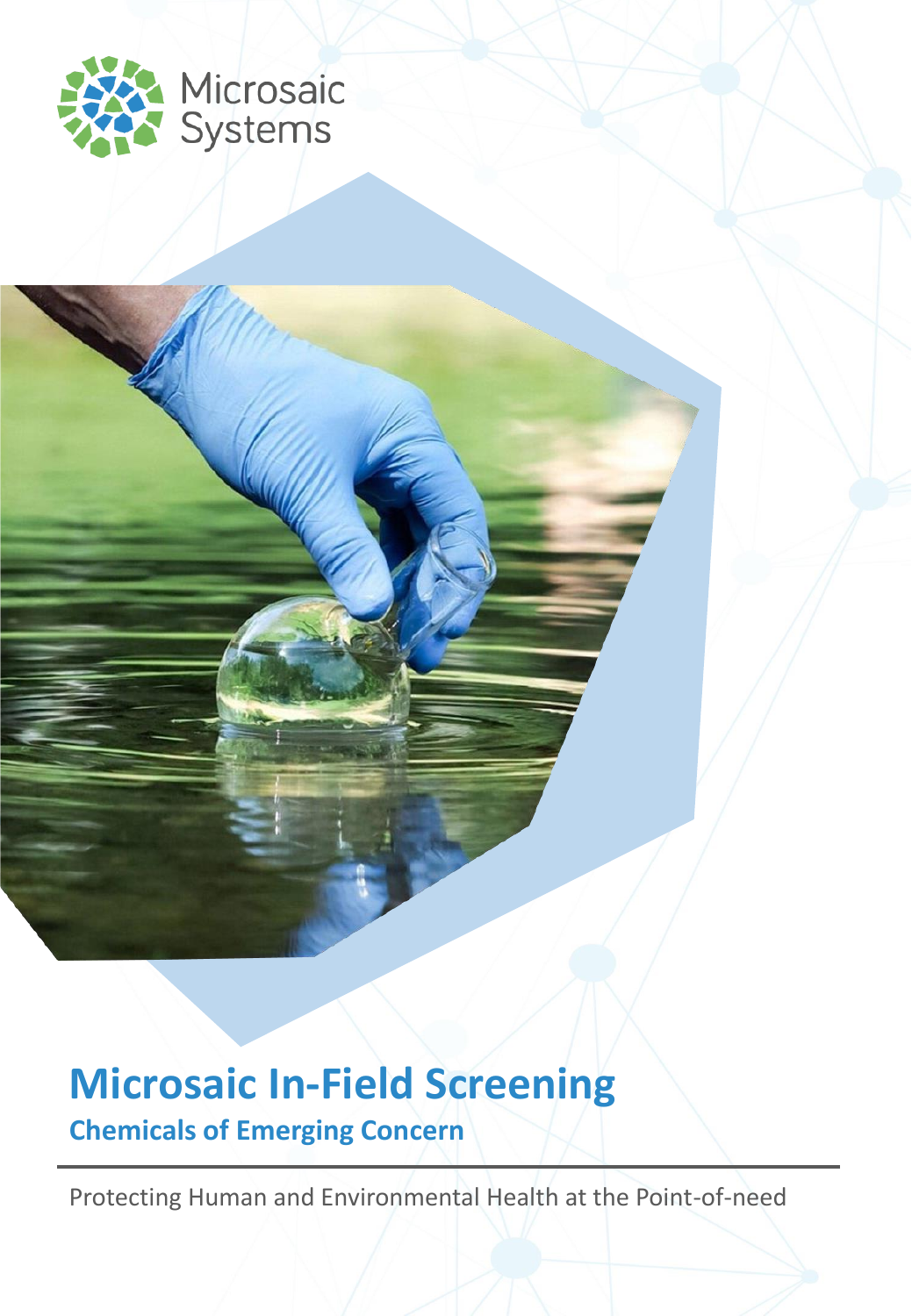# **Chemicals of Emerging Concern**

The next generation of water and soil contamination

### What are they?

CECs are a relatively new phenomenon; many being developed only in the last twenty years. While now environmentally abundant, they are not yet fully regulated for in our water, and we do not understand fully their chronic environmental and human toxicity. Several categories of CEC exist, including steroids, pharmaceutical and personal care products, perfluorochemicals, pesticides, plasticisers, food additives and sweeteners.

Most chemicals of emerging concern are unregulated and difficult to control and monitor with current lab-



### How are they monitored today?

#### Expensive analysis, inefficient workflows

Typically, authorities demand that water is analysed using detailed chemical methods, so that we may understand what is happening in the environment at a fixed point in time. This analysis is performed on very expensive, very large laboratory equipment, in centralised facilities, often hundreds of miles away from the site of interest.

#### Errors in Sample collection

While sample collection and logistics are themselves regulated in terms of the methods used, the sample handling can introduce error through mishandling or incorrect site collection. All this can add days, sometimes over a week to the analysis. By which time, a decision on control or mitigation against a contamination event may be too late.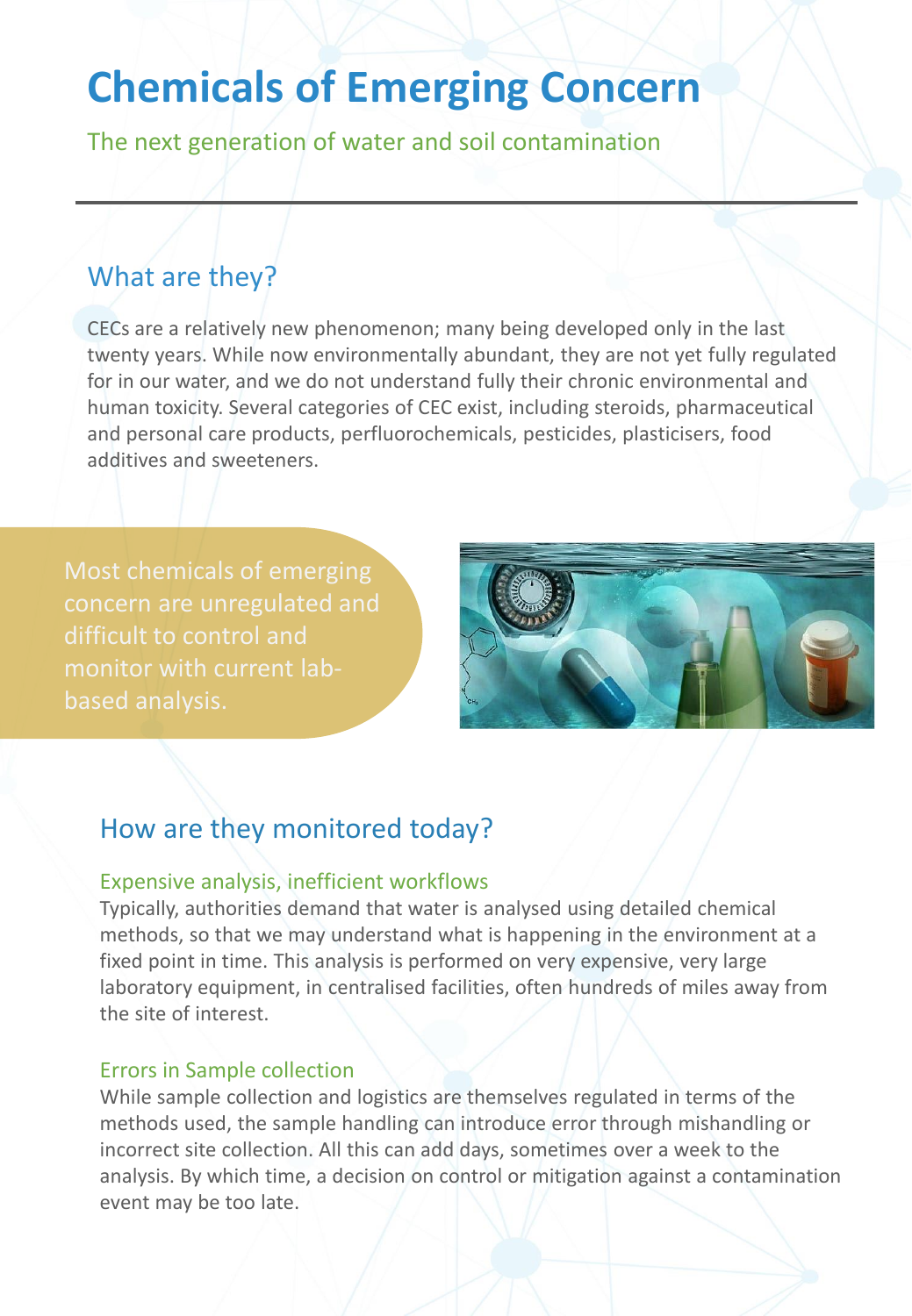# **Introducing In-Field Screening**

Microsaic's real time solution for CEC monitoring

### What is the best solution for in-field screening and monitoring?

Our platform for real-time monitoring and screening allows you to characterise the key chemical contaminants that threaten whole ecosystems. Get the complete picture with both spatial and temporal analysis using single or multiple deployments of our small and portable platform.

- > Same sensitivity and capability as current lab-based methods
- > Achieve limits of detection for regulatory standards
- > Powerful AI delivering the ability to detect an array of targets in a single platform and with predictive alert capability
- > All at a fraction of the cost of capital equipment and analysis costs



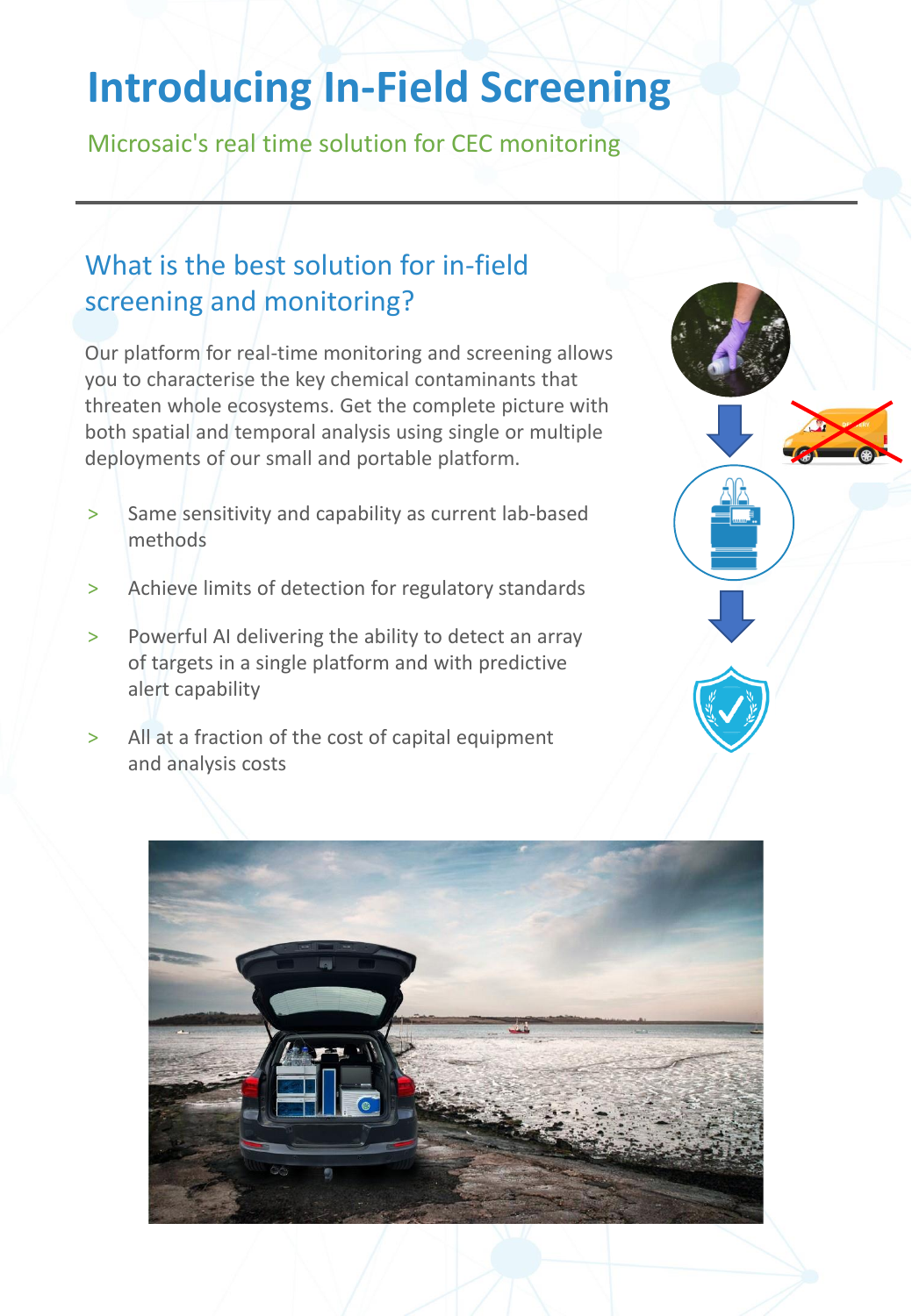# **PFAS – What and Why?**

CECs – PFAS (or "forever chemicals")

### What are they?

Per and Polyfluoroalkyl Substances (PFAS) or 'forever chemicals' bio-accumulate in our environment and in the human body. These compounds are man-made and were developed in the 1940s. Their useful properties include being non-stick and water resistant. With the range of products using PFAS, most people are being exposed to them on a daily basis. Some of these PFAS accumulate in the human body over time and can cause adverse health issues.



### Need for Screening – WHY?

According to the Nordic council of Ministers, the cost of inaction regarding PFAS in the environment and for human health has been estimated at EUR 250Bn pa, in Europe alone. Although there are more countries implementing regulation for the monitoring of PFAS , there is still the need for real-time data of these compounds in wastewater treatment facilities. Remote analytical testing will help improve the monitoring and remediation of PFAS.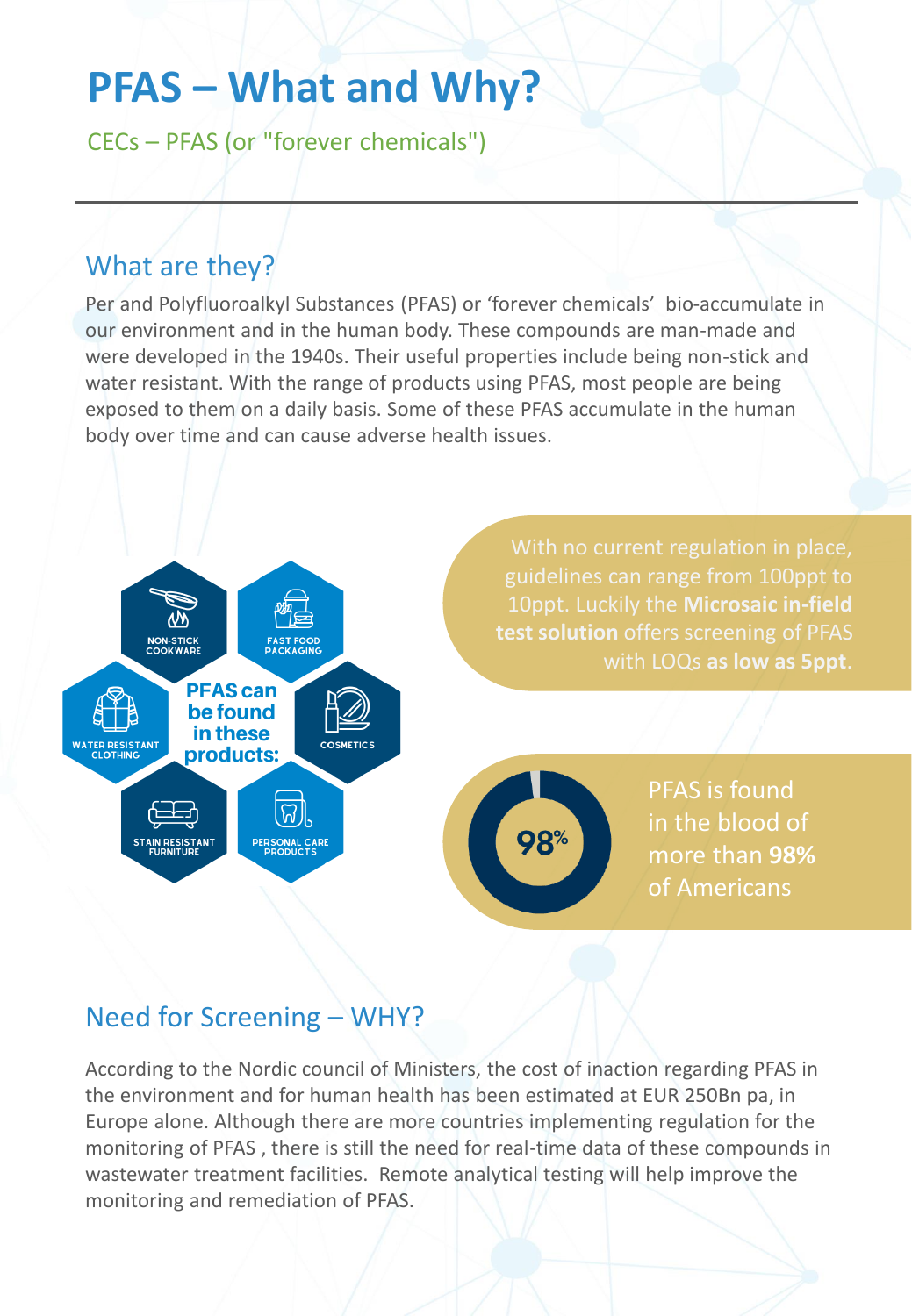# **In-Field PFAS Screening**

Fully automated in-field PFAS analysis for a fraction of the cost

#### From the centralised lab, to in-field testing

Large, centralised labs already use analytical tools in the detection of PFAS with several methodologies readily available. Moving these detection tools to the point of need for soil and water analysis allows us to monitor whole ecosystems and map these issues spatially and temporally, in real-time. No need to take samples and ship them to a centralised laboratory.

Our technology achieves limits of detection as defined by regulatory standards, but at the point of need, and at a fraction of the cost of contemporary laboratory instruments. With percentage recoveries of 94% for PFOA and 90% for PFOS we can dramatically reduce your workflow for sample collection and logistics to the centralised laboratory. This enables immediate analysis to generate the data to inform decisions, fast.



Great linearity in calibration curve for PFOS and PFOA



Detection of multiple PFAS compounds in one analysis

**U.S. EPA** 

Guidelines in drinking water 70 ppt and groundwater is 40 ppt

363 PFHpA 100 ppt 399 PFHxS 100 ppt 413.2 PFOA 100 ppt

499.2 PFOS 100 ppt 503.2 MPFOS 200 ppt

> $PFOA - 1.9$  ppt  $\pm 0.8$ **LOD** PFOS - 1.6 ppt ± 0.8